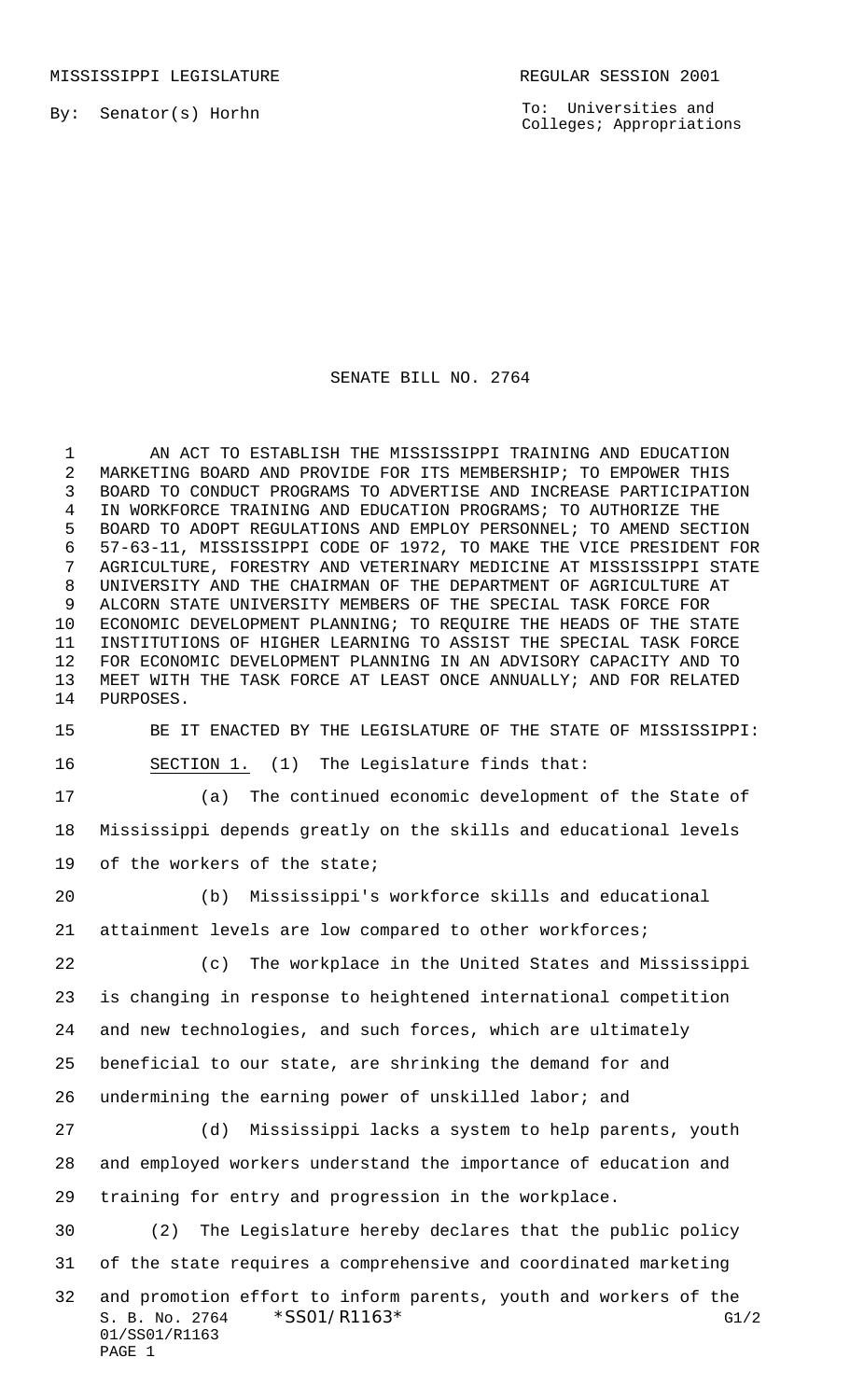importance of continued skill building and education and to raise the awareness of the citizens of the state to the importance of a highly skilled, flexible and competitive workforce.

 (3) There is hereby created the Mississippi Training and Education Marketing Board to be domiciled in the capital city of the state. The board shall be composed of fifteen (15) members: one (1) member shall be the Commissioner of Higher Education, or his designee; one (1) member shall be the Executive Director of the State Board for Community and Junior Colleges, or his designee; one (1) member shall be the State Superintendent of Education, or his designee; one (1) member shall be the private sector Co-Chair of the State Workforce Development Council; one (1) member shall be the Chairman of the Mississippi Education Council; ten (10) members shall be composed of (a) representatives of business in the state who are owners of business, chief executives or operating officers of business, (b) representatives of secondary and postsecondary educational institutions, (c) representatives of organizations that have experience with respect to youth activities, and (d) representatives of organizations that have experience and expertise with respect to workforce skills development. A majority of the members of the state board shall be representatives of business. The members of the board shall represent diverse regions of the state and diverse population groups of the state. The appointment of the members of the board shall be made by the Governor of the State of Mississippi with the advice and consent of the Senate. All appointments shall be made within sixty (60) days after the effective date of this act, for terms of six (6) years. Each member shall serve after the completion of his term until the successor is appointed and duly qualified. Each vacancy shall be filled by appointment for the unexpired term. The chairman shall be designated by the Governor from among its members.

S. B. No. 2764 \*SS01/R1163\* 01/SS01/R1163 PAGE 2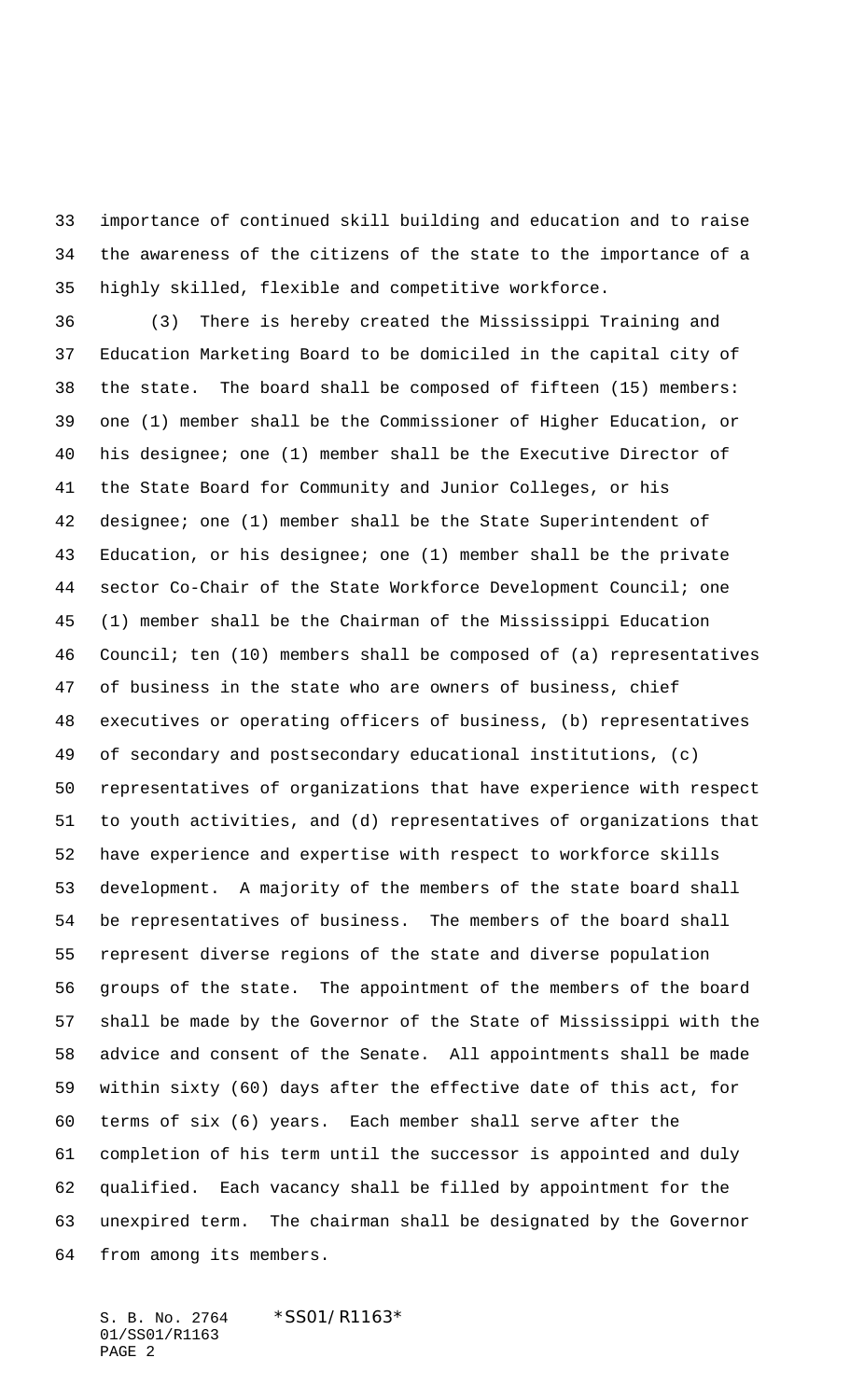(4) A majority of the members of the board shall constitute a quorum for the transaction of all business and the carrying out of the duties of the board. No member shall receive any salary but each member shall receive per diem compensation as authorized in Section 25-3-69 and shall be reimbursed for expenses in the manner and amount specified in Section 25-3-41. The board shall meet on the call of its chairman or at the request of a majority of its members, but in any event the board shall meet not less than four (4) times in each year.

 (5) The Mississippi Training and Education Marketing Board shall be and is hereby declared and created a corporate body. The board shall have the power to contract and be contracted with and shall have and possess all the powers of a body corporate for all purposes necessary for fully carrying out the provisions of this article. The board shall adopt a corporate seal by which it shall authenticate its proceedings. Copies of the proceedings, records and acts of the board and certificates purporting to relate the facts concerning such proceedings, records and acts signed by the chairman of the board and authenticated by said seal shall be prima facie evidence thereof in all courts of the state.

 (6) The board shall plan and conduct campaigns for advertising parent, student and worker information and promotion to increase the participation in training and education programs, to make aware career and job skill and education requirements, trends, earning potentials, advancements and other such relevant information. The board may contract for any advertising parent, student and worker information and promotion services. To accomplish such purposes the board shall have power and it shall be the duty of the board to disseminate information:

 (a) Relating to training and education programs within the state and nation and the importance thereof in the selection of careers and jobs.

S. B. No. 2764 \* SS01/R1163\* 01/SS01/R1163 PAGE 3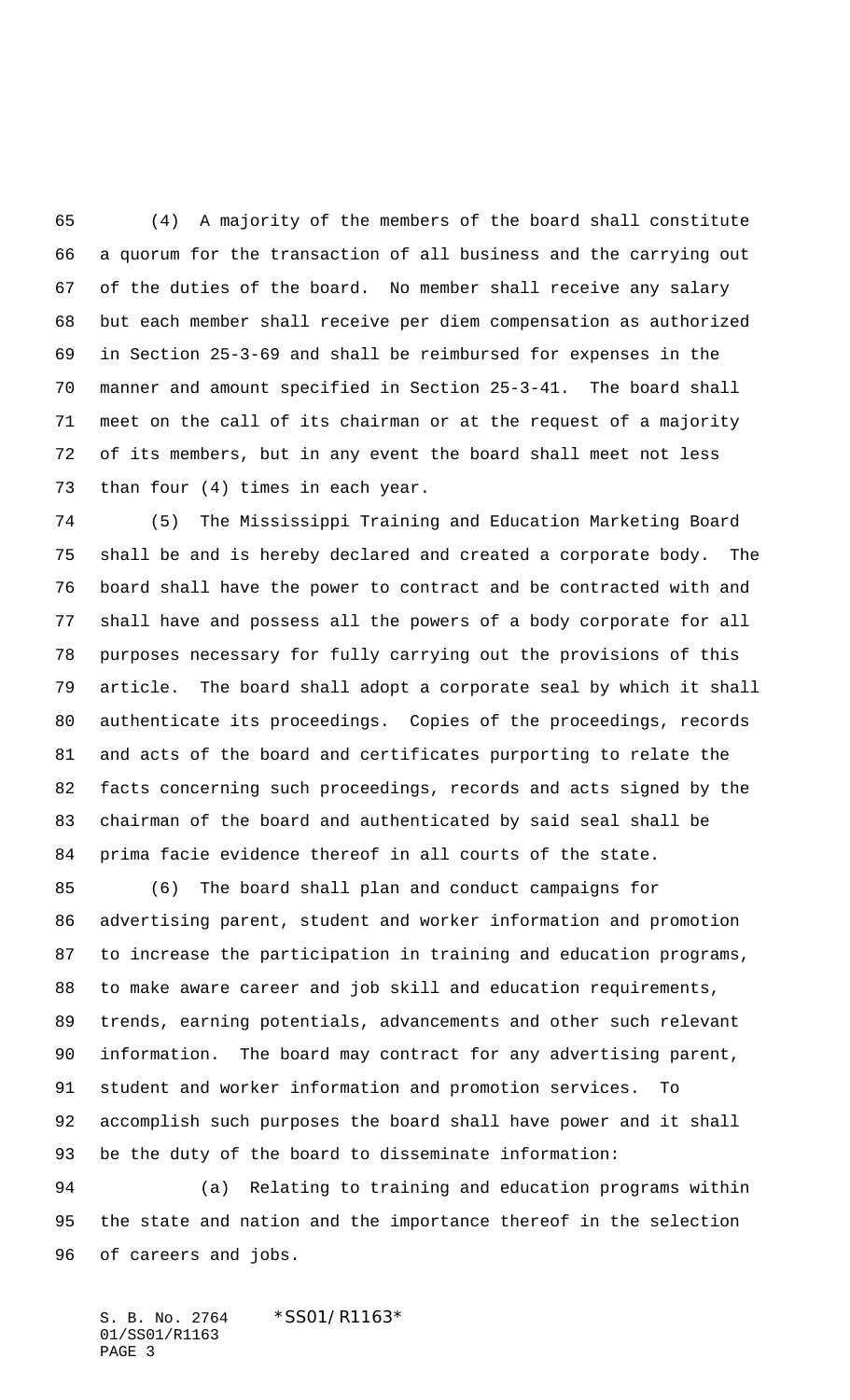(b) On the various economic aspects relating to the careers and job trends and opportunities in Mississippi.

 (c) To decide upon some distinctive and suggestive emblem for Mississippi trained and educated workers and to promote the use of same in the advertisement and promotion of Mississippi

workers.

 (7) The powers and duties of the board shall include, but not be limited to, the following:

 (a) To alter, rescind, modify or amend the rules and regulations necessary for the exercise of its powers and the performance of its duties. Such rules and regulations shall have the force and effect of law when not inconsistent therewith.

 (b) Employ such personnel as it deems necessary to carry out the purposes of this article and to fix and pay the salaries thereof including technical and professional services on a fee basis when necessary.

 (c) Make such advertising contracts and other agreements as it deems appropriate including particularly cooperative agreements with other advertisers of similar products.

 (d) Make cooperative agreements with the various local, state and federal agencies and entities in the marketing and promotion of training and education. The board may use as much of its funds as it deems necessary for matching monies available from any of the local state and federal agencies or political subdivisions thereof.

 (e) Seek grants, donations, contributions, including in kind services from state and federal agencies and from state and national nonprofit corporations and foundations.

 (f) Keep books, records and accounts of all its proceedings which shall be open to the inspection and audit by the State Auditor at all times.

S. B. No. 2764 \*SS01/R1163\* 01/SS01/R1163 PAGE 4 (g) Purchase or authorize the purchase of all office equipment and supplies and to incur all other reasonable and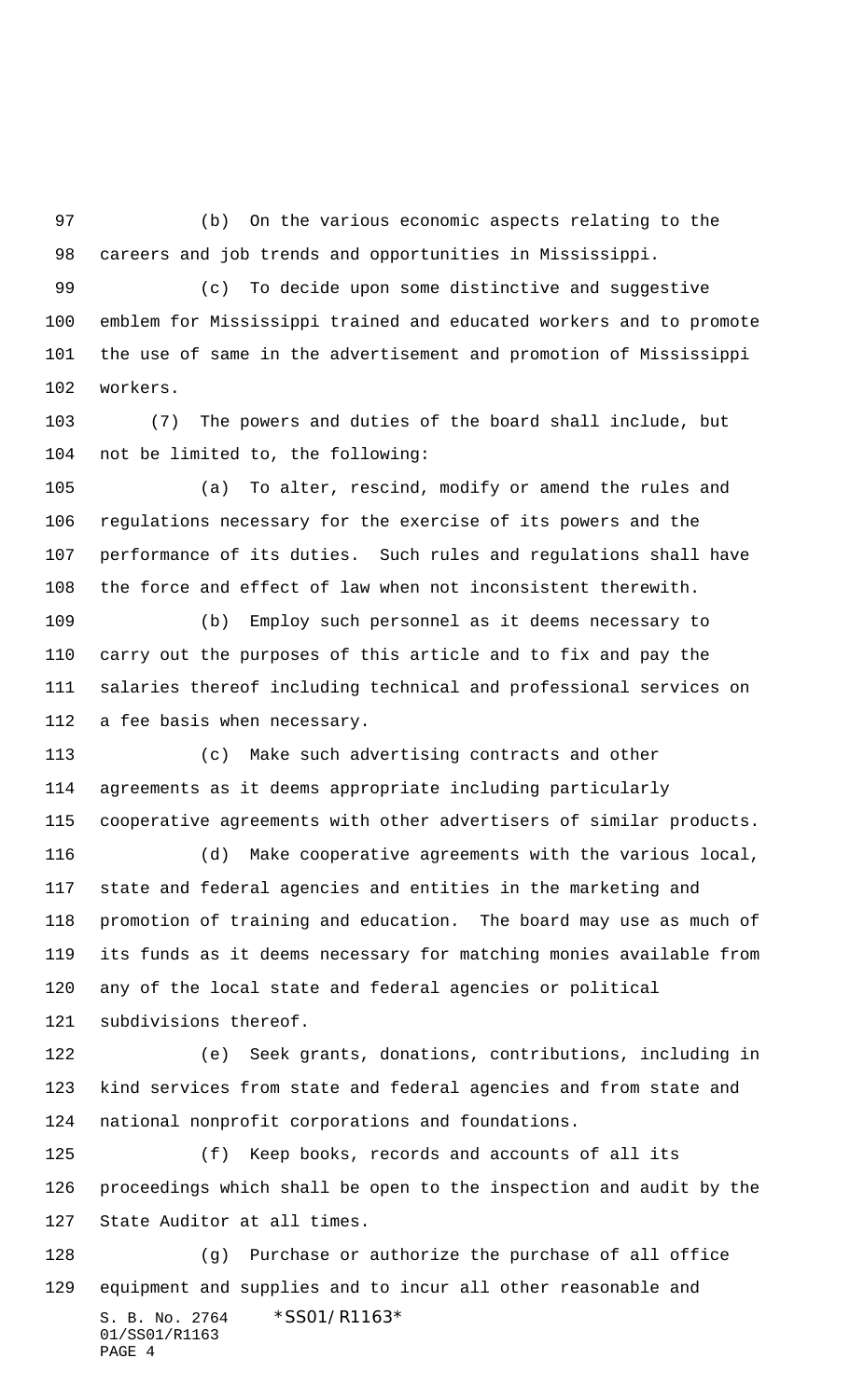necessary expenses and obligations necessary to carry out the purposes of this act.

 SECTION 2. Section 57-63-11, Mississippi Code of 1972, is amended as follows:

 57-63-11. (1) The Special Task Force for Economic Development Planning, to consist of not more than twenty-five (25) members, is hereby created. The task force shall be composed of:

 (a) One (1) member from the state's public universities and one (1) member from the state's junior colleges. These members shall be selected by the Governor.

 (b) One (1) member from the membership or staffs of each of the following organizations: Mississippi Association of Supervisors, Mississippi Municipal Association, Mississippi Association of Planning and Development Districts, and the Mississippi Industrial Development Council. These members will be appointed to the task force by the Governor from recommendations made to the board by the respective organizations.

 (c) The President of the Mississippi Economic Council. (d) The State Superintendent of Education. 149 (e) The State Treasurer. (f) The Executive Officer of the State Board of Health. (g) The Director of the State Highway Department. (h) The Governor's Special Assistant for Economic

 (i) The Executive Director of the Department of Economic Development or his designee.

 (j) The Vice President for Agriculture, Forestry and Veterinary Medicine at Mississippi State University.

 (k) The Chairman of the Department of Agriculture at Alcorn State University.

 (l) Two (2) members from federal agencies to be appointed by the Governor.

Development.